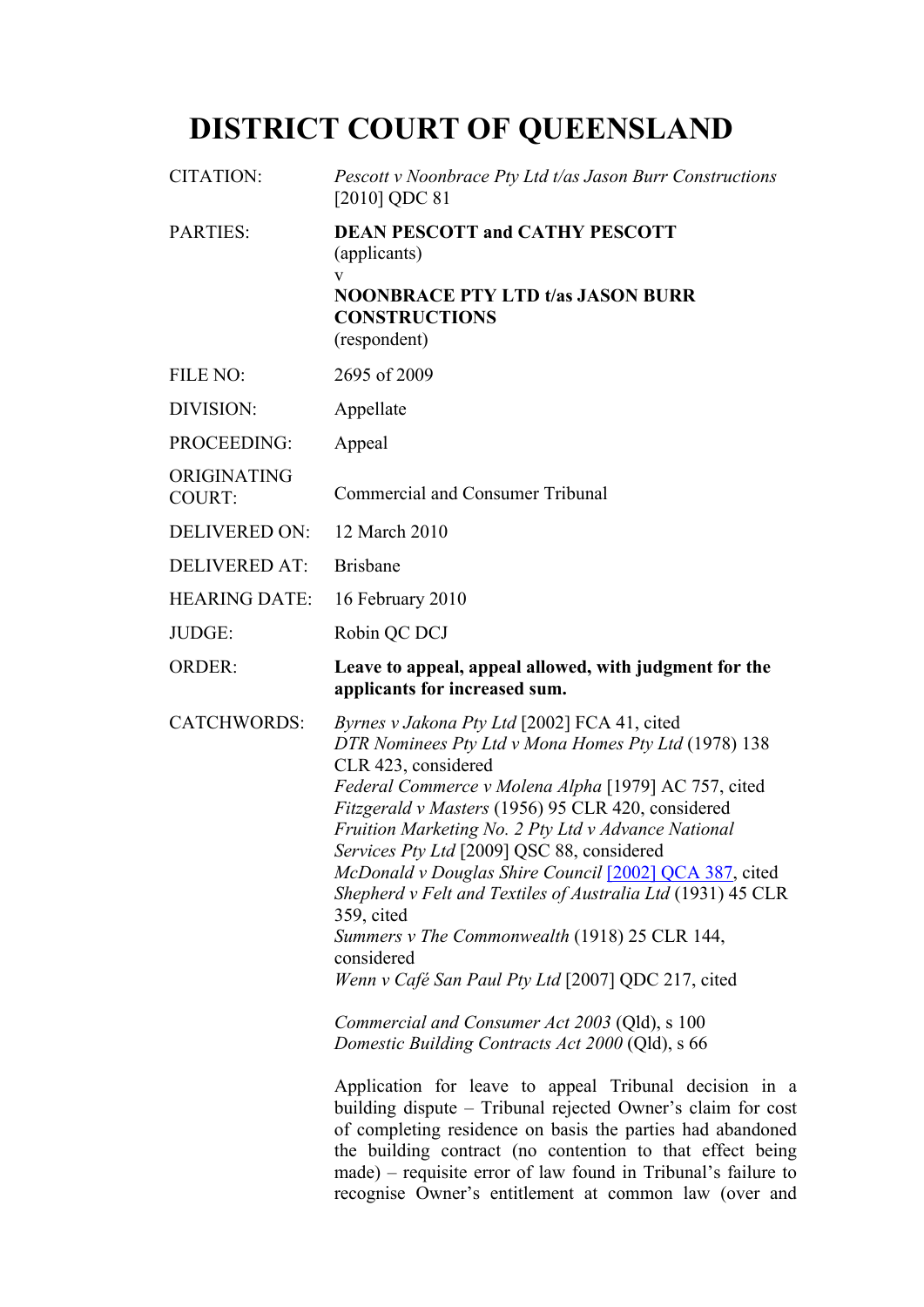|                    | above rights under the contract) to determine the contract for<br>repudiatory breach by the builder – whether an unjustified<br>progress claim could be a breach of contract. |
|--------------------|-------------------------------------------------------------------------------------------------------------------------------------------------------------------------------|
| COUNSEL:           | S J Given for the applicants                                                                                                                                                  |
|                    | T Pincus for the respondent                                                                                                                                                   |
| <b>SOLICITORS:</b> | Files Stibke for the applicants                                                                                                                                               |
|                    | Everingham lawyers for the respondent                                                                                                                                         |

- [1] **ROBIN QC DCJ:** This is an appeal from the Commercial and Consumer Tribunal which under s 100(1) of the *Commercial and Consumer Tribunal Act 2003* lies only by leave of the Court on the ground of error of law or excess or want of jurisdiction. Only error of law is contended for here.
- [2] To obtain leave, the applicants must show a reasonable prospect of establishing an error of law and that it was one which could have materially affected the decision under appeal: *McDonald v Douglas Shire Council* [2002] QCA 387 [5] and [24].
- [3] The parties entered into a building contract for construction of a residence. Certain difficulties delayed the start of construction and thereafter the parties found it difficult to get on. The Tribunal became involved when Noonbrace commenced a proceeding to recover the progress payment it claimed on the basis of completing the "pre-paint" stage. Noonbrace was successful in that, establishing an entitlement to \$75,818.99 and in addition \$18,879.00 interest (calculated at 15% under the building contract) for late payment. The amount of the progress payment proper had been paid into the Tribunal by the Pescotts.
- [4] The Tribunal proceeding was commenced on 9 January 2008. Other issues than the progress payment were presented to the Tribunal for its decision. Noonbrace failed in respect of claims for certain extras or variations because a requirement for writing was not satisfied. Noonbrace claimed for a small amount of painting, but did no further work. The defects in the builder's work were substantial. The Tribunal had evidence as to the cost of rectifying defects from Mr Lack, of \$82,000.00 and Mr Loi in an amount of a couple of thousand dollars higher; the former's evidence was preferred and the Pescotts were adjudged entitled to the \$82,000.00 plus a few days' liquidated damages for delay to 31 December 2008. The poor quality of the work may be judged from the cost to repair defects looming so large in comparison with the total contract price which was to be paid in accordance with:

#### **"METHOD B**

The parties agree:

- (i) that the **Progress Payments** set out in Section 66 of the Act do not apply; and
- (ii) that instead, the percentages of the **Contract Price** and amounts payable at the completion of each Stage are as follows:

Note: The maximum Deposit cannot be more than 5% if the Contract Price is \$20,000 or greater and 10% if less than \$20,000. The amounts claimed must be directly related to the progress of the Works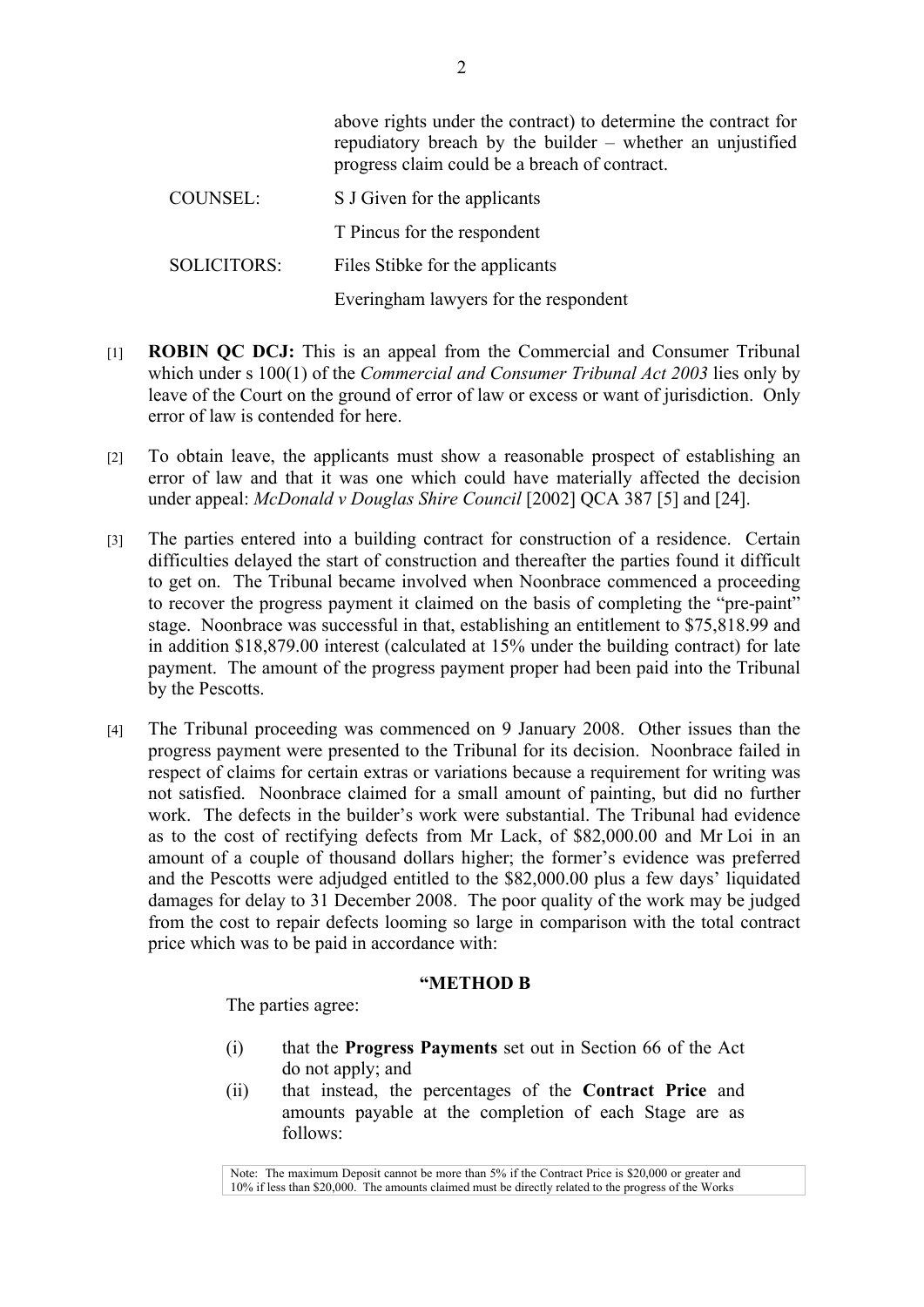## State reason why Method A is not appropriate

#### MORE COSTS INVOLVED IN GETTING TO FRAME ETC

| Name of Stage or<br>Description of Stage<br>of Works if different<br>from Method A | % of Contract Price | Value               |
|------------------------------------------------------------------------------------|---------------------|---------------------|
| Deposit                                                                            | 5% (refer note      | $\sqrt{$12,636.51}$ |
|                                                                                    | above)              |                     |
| Base stage                                                                         | 10%                 | $\sqrt{$25.273.00}$ |
| Frame stage                                                                        | 25%                 | $\sqrt{$63,182.50}$ |
| Enclosed stage                                                                     | 20%                 | $\sqrt{$50,546.00}$ |
|                                                                                    | $\frac{0}{0}$       | S                   |
|                                                                                    | $\frac{0}{0}$       | <sup>\$</sup>       |
| Prepaint stage                                                                     | 30%                 | \$75,819.00         |
| Final stage                                                                        | 10%                 | \$25,273.00         |
|                                                                                    |                     |                     |
|                                                                                    |                     |                     |
| <b>TOTAL</b>                                                                       | 100%                | \$252,730.00"       |

- [5] Under "Method A", in accordance with s 66 of the *Domestic Building Contracts Act*, the deposit could not have exceeded 5%, the frame stage would have been 15% and the enclosed stage 35%. There would have followed a "fixing stage" (20%) and "Practical Completion" (with the deposit aggregating 20%). There is no definition of pre-paint stage (by contrast with the other stages), which may have contributed to the dispute there was as to whether that stage had been reached.
- [6] When differences arose between the parties over the appropriateness of the pre-paint stage progress claim, the Pescotts by their solicitors' letter of 9 January 2008 sought confirmation of Noonbrace's preparedness to participate in mediation/conciliation. By condition 28 of the building contract, disputes might be referred to the Queensland Master Builders Association for conciliation at any time, provided one of the parties was a member. That was the situation in respect of Noonbrace according to the box ticked in item 2 of the contract schedule.
- [7] On the day of the letter Noonbrace lodged its application in the Tribunal. On 18 January 2008 a defence and counterclaim came in. The counterclaim sought rectification of matters referred to within 14 days, reduction of the "construction cost to the building" and/or reimbursement of the Pescotts for any "matters" not capable of being rectified, and liquidated damages. On 20 February 2008 a Tribunal member ordered the Pescotts to pay the amount of the outstanding pre-paint progress claim into the Tribunal's trust account by 4 March 2008 and that an inspector from the Queensland Building Services Authority inspect the premises and provide a report including details of the works the Authority considered defective or incomplete. An order for a further inspection by Mr Lack was made on 11 November 2008. A further amended defence and counterclaim (13 February 2009) quantified the reduction in construction cost and/or reimbursement as \$91,217.00 for completion of the construction on top of Mr Loi's estimate of \$84,575.00 for remedying defects identified by him and/or Mr Lack - also \$30,000.00 for inconvenience, distress, etc., liquidated damages, some storage costs for "non-fitted joinery items", costs and orders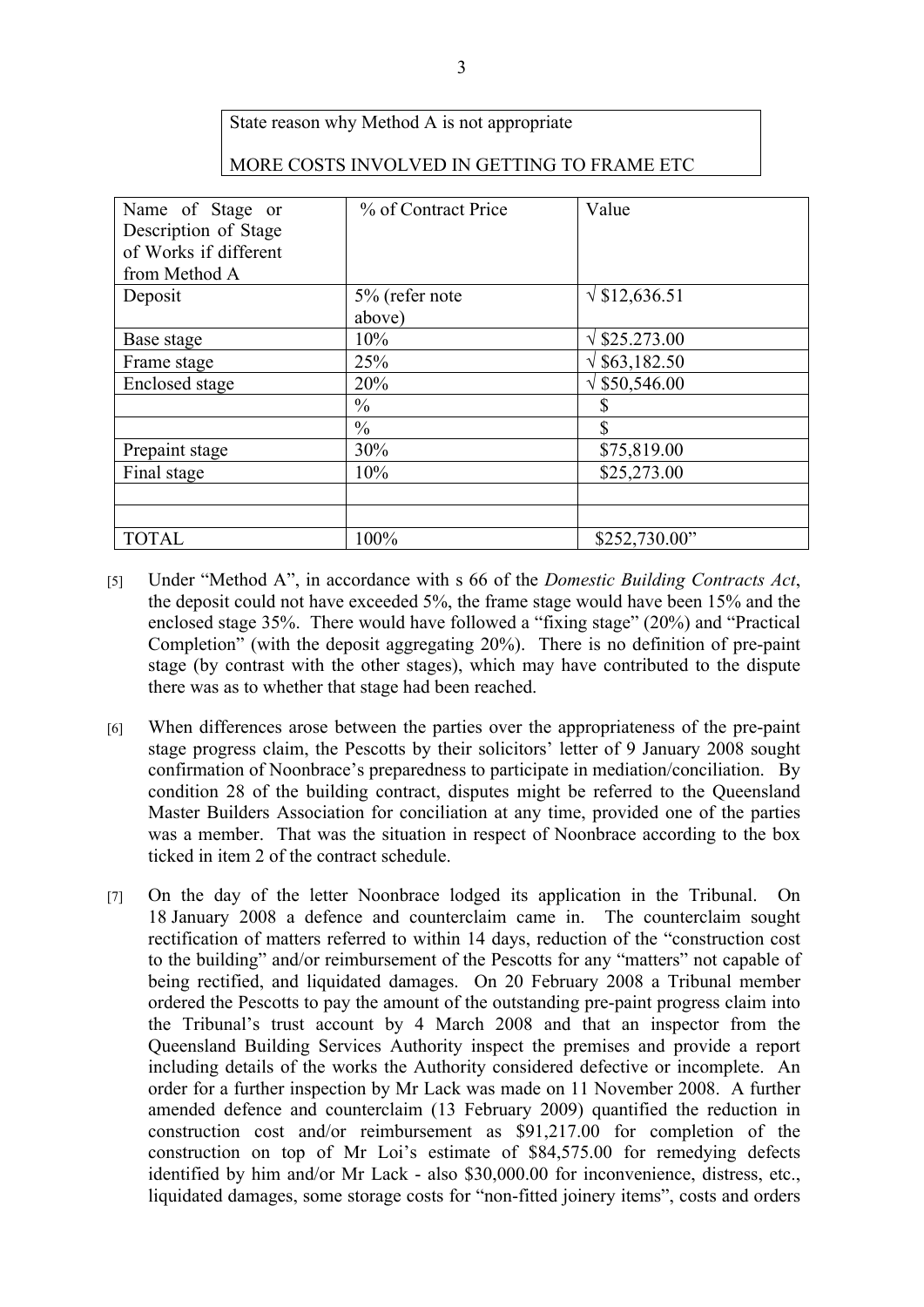that the contract "be declared terminated and … that no further monies are payable to the Applicant".

- [8] The most significant aspect is the \$91,217.00 item, in respect of which the Pescotts failed in the Tribunal. I agree with the argument mounted on behalf of the Pescotts in this court and identify here the "error of law" that they must show to obtain leave to pursue the appeal, which leave is appropriate to be given.
- [9] The effect of this aspect of the Pescotts' case is that (on Mr Loi's figures) they have to spend \$91,217.00 to get construction finished, rather than \$25,273.00 for the "final stage" as per "Method B". The building contract provided:

#### "20. OWNER'S RIGHT TO TERMINATE CONTRACT

20.1 Owner's right to serve notice of intention to terminate contract

If the Builder:

- (a) fails to proceed with the Works with due diligence or in a competent manner;
- (b) unlawfully suspends the carrying out of the Works;
- (c) refuses or persistently neglects to remove or remedy defective work or improper materials, so that the Works are adversely affected;
- (d) is unable or unwilling to complete the Works or abandons the Contract;
- (e) is in substantial breach of this Contract; or
- (f) fails to effect or maintain any insurance policy required by this Contract; the Owner may give a written notice to the Builder.
	- (i) describing the alleged breach or breaches of the Contract by the Builder; and
	- (ii) stating the Owner's intention to terminate the Contract unless the Builder remedies the alleged breach or breaches within a ten (10) Days after receiving the Owner's notice.

#### 20.2 *If Builder fails to remedy breach, Owner may terminate the Contract*

If the Builder fails to remedy the breach or breaches stated in any notice served by the Owner under Clause 20.1, the Owner may, without prejudice to any other rights or remedies, terminate this Contract by further written notice to the Builder, provided that such notice of termination shall not be given unreasonably or vexatiously and, if so given then any such notice of termination shall be null and void and of no force or effect.

20.3 *Owner may not terminate Contract in certain circumstances*

The Owner may not terminate this Contact if the Owner is in substantial breach of this Contract.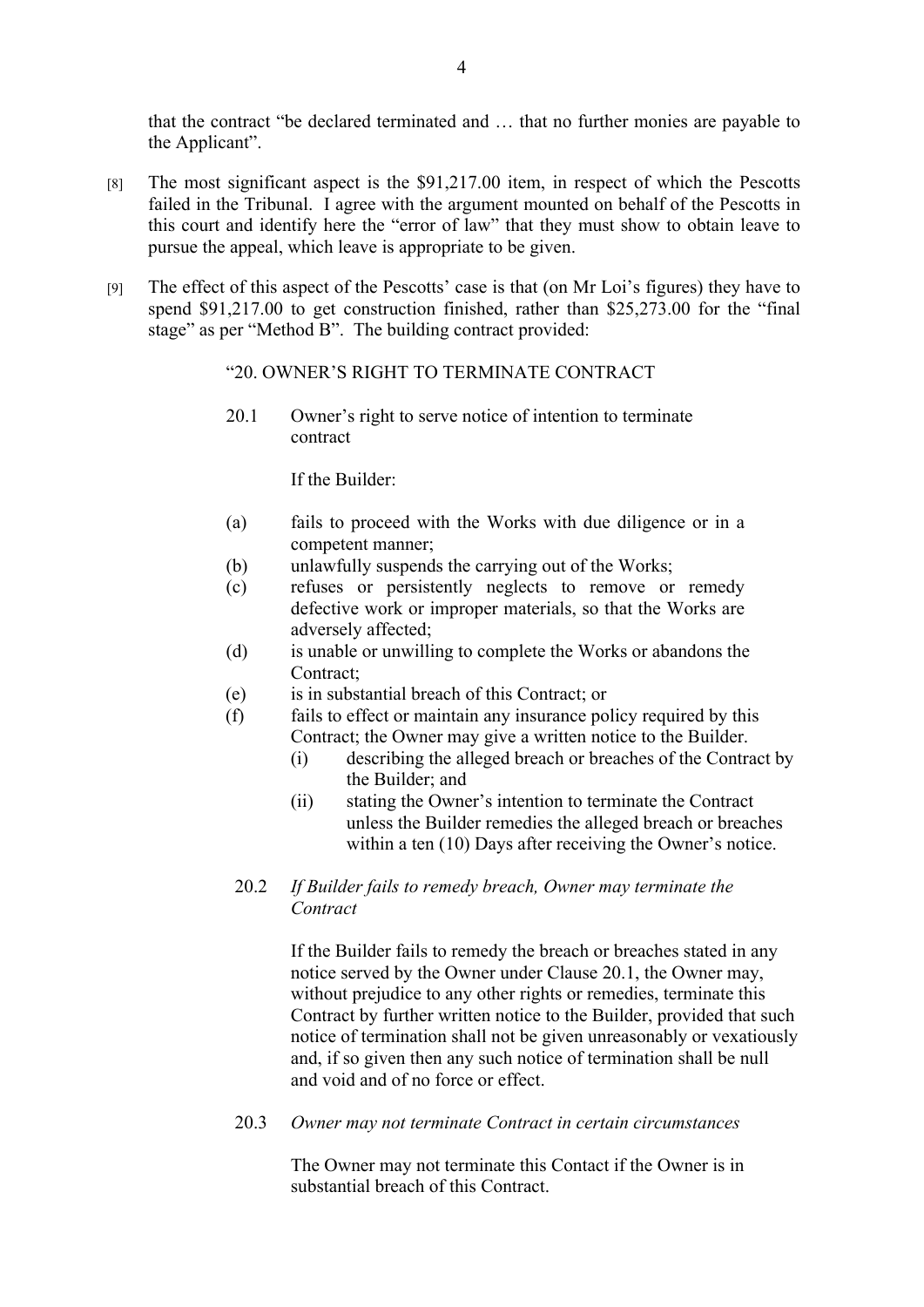#### 20.4 *Owner's right to engage another Builder to complete the Works*

If the Owner terminates this Contract in accordance with this Clause, the Owner may engage another builder to complete the Work; and:

- (a) if the reasonable cost to complete the Works exceeds the unpaid balance of the Contract Price, the excess amount is deemed to be a debt due and payable by the Builder to the Owner; or
- (b) if the reasonable cost to complete the Works is less than the unpaid balance of the Contract Price, the remaining amount of the unpaid balance is deemed to be a debt due and payable by the Owner to the Builder.

### 21. **OWNER'S STATUTORY RIGHTS TO TERMINATE CONTRACT**

21.2 *Owner's right to terminate the Contract under Section 90 of the Act*

The Owner may terminate this Contract in accordance with section 90 of the Act if:

- (a) the Contract Price increases by 15% or more after the Contract is entered into because of the operation of a cost escalation clause (as that term is defined in section 11 of the Act); or
- (b) the Works have not been completed within one-and-a-half times  $(1 \frac{1}{2})$  the initial contract period, including allowed delays.

The Owner may only terminate the Contract under this Clause where the reason for the increased time or cost was something that could have been reasonably foreseen by the Builder on the date this Contract was entered into and, in the case of an increase in the Contract Price, the increase was not due to a delay for which the Owner or the Owner's Agent was responsible.

#### 21.2 *Owner to give written notice to terminate contract*

To end the Contract under this Clause, the Owner must give to the Builder a signed written notice stating that the Owner is ending the Contract under Section 90 of the Act, and stating the ground, and the details of the ground, on which the Owner relies.

21.3 *Builder entitled to reasonable price if Contract ended*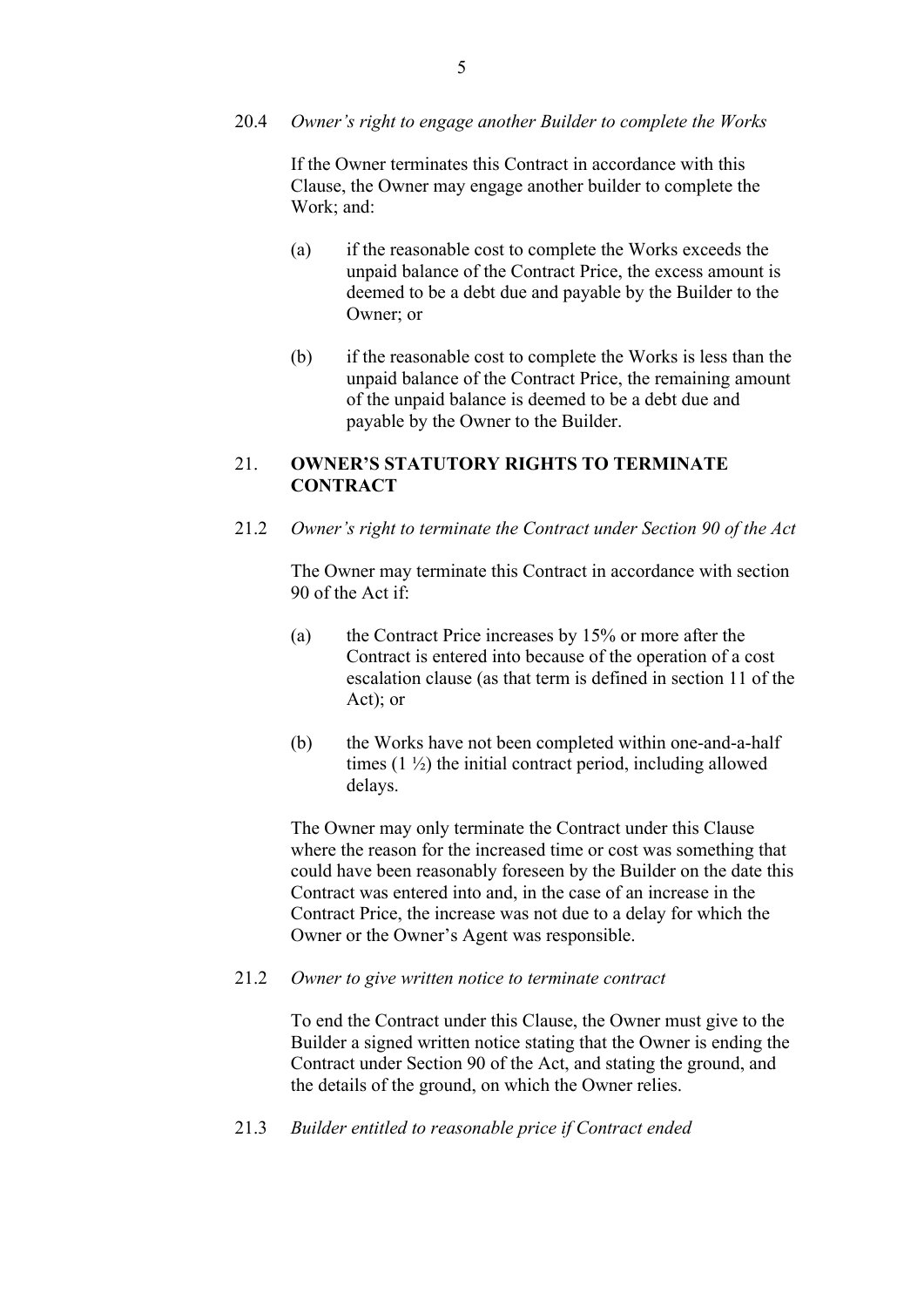If the Contract is ended under this Clause the Builder is entitled to a reasonable amount for the value of the Works carried out under the Contract to the date the Contract is ended."

Clause 22 conferred rights on the builder corresponding with those in clause 20 belonging to the owner ("the Builder may, without prejudice…terminate…by further written notice" on failure to remedy as required by a written notice of intention to terminate) and clause 23 gave either party rights to terminate for various species of "insolvency": either party "may terminate…immediately on giving written notice", 23.2 Requirements of Notice providing that "a written notice under Clause 23.1 must state the ground or grounds…").

[10] Although not so describing itself, the Pescotts' claim for the cost of completion may be seen as the equivalent of what clause 20.4(a) provides for. The Tribunal appeared to approach the matter in this way, the reasons for decision stating:

> "70. The letter from the solicitors for the respondent dated 21 December 2007 gave a notice of intention of termination pursuant to clause 20.1, though the contract was never properly terminated pursuant to this clause as a subsequent letter was not forwarded. The parties have since operated on the assumption that the contract was not on foot. I am satisfied that the contract was abandoned by conduct or by implied agreement, and for the purposes of the liquidated damages clause I find the contract ended on the 31 December 2007. This is 10 days after the notice was given.

> 71 I am also satisfied that in a case where the contract was abandoned prior to the completion date, delay damages are only recoverable up to the date of the abandonment. The respondent is therefore only entitled to claim liquidated damages for 11 days at \$20 per day or \$220.00 from the 20 December 2007 until the 31 December 2007.

> 72 The respondents conceded that the contract has never been terminated pursuant to clause 20 but it was acknowledged that the contract has ended. The contract has not been formally terminated by either party by reason of the other's alleged breach. As stated above, I am satisfied the contract has been abandoned by conduct or by an implied agreement and consequently a claim for damages for loss of a bargain for breach of the contract is not now sustainable. Accordingly, the respondents' claim for the cost of completing the job is not permissible."

[11] Once a contract is abandoned, pursuit of claims or damages under it is problematic, as illustrated by the interesting old case of *Summers v The Commonwealth* (1918) 25 CLR 144 at 151 ff:

> " … the plaintiff took no step towards performing his contract, which originally was to have been completed in four months. He seems to have maintained his determination not to proceed on the defendant's basis, and to have acquiesced in considering his obligation at an end.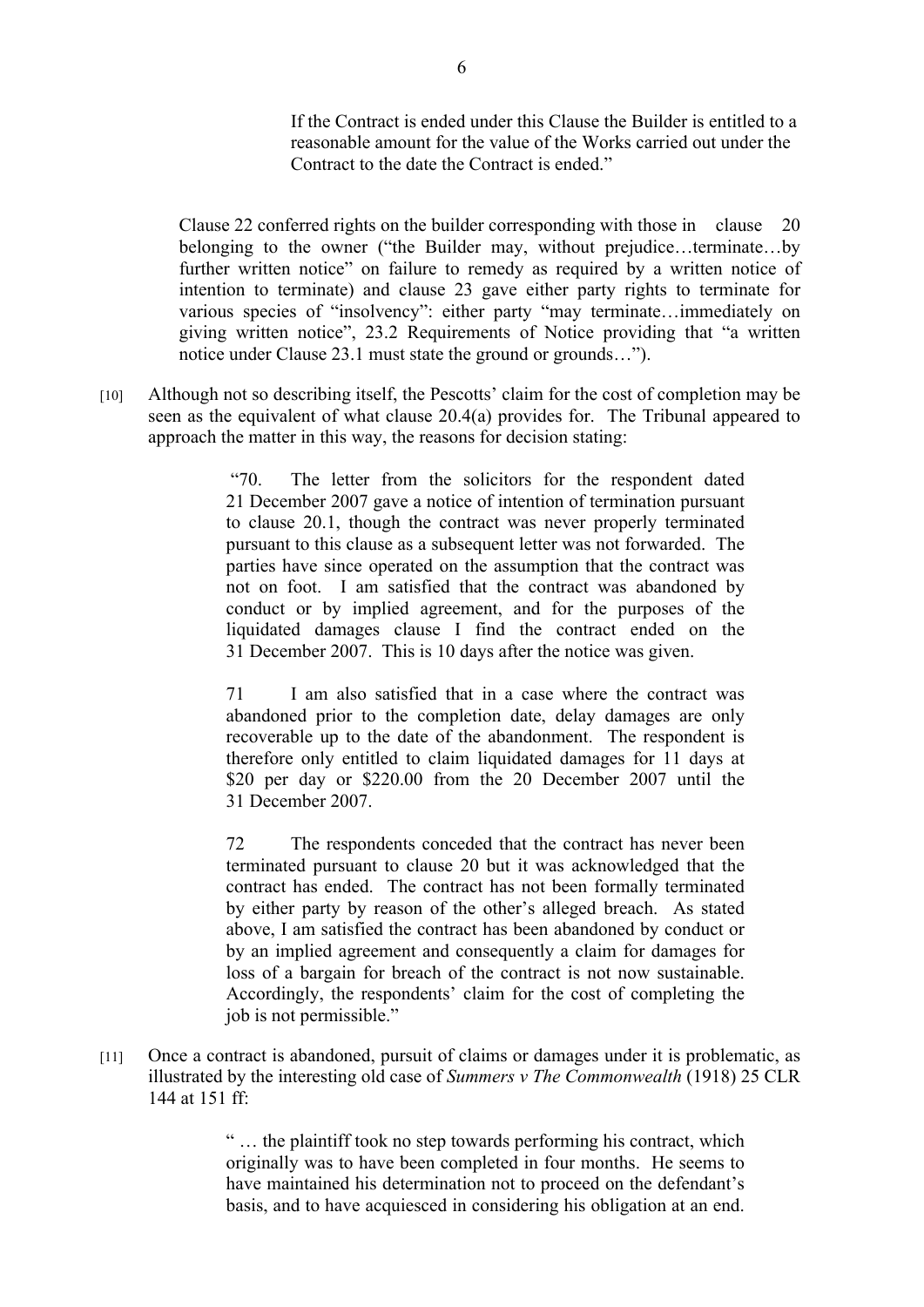The Department also considered it at an end, because they procured the marble from Walker and it has been used in London. After 18th June 1914 the next date I have is  $4<sup>th</sup>$  May 1916, when the writ was issued.

Whatever the terms of a contract may be, it is possible for the parties so to conduct themselves as mutually to abandon or abrogate it. A position not altogether dissimilar arose in the case of *De Soysa v De Pless Pol* (1). There, neither party had repudiated or refused to perform the contract, nothing in the nature of rescission had occurred, but, said Lord Atkinson for the Privy Council (2):- "One party to a contract is not bound to give to the other unlimited time after a day named to do that which the other has contracted to do.

There must be some point of time at which delay or neglect amounts to refusal...In truth, the projects seem to have been to a great extent, if not altogether, abandoned by all the parties concerned." In my opinion, that is the legal position here. Informally, but effectively, the parties have so acted in relation to each other as to abandon or abrogate the contract.

…

The plaintiff's claim for damages, therefore, must fail for two reasons: (1) want of readiness and willingness to perform his contract on the agreed basis; (2) mutual abandonment or abrogation of contract.

…

There remains only the claim for the return of the £25 deposit. That having been deposited on the special terms of the written contract and that contract having been in law terminated, not by virtue of any provision contained therein but by virtue of tacit mutual abandonment, the abandonment must include abandonment of the right to retain the £25 any longer. …

…

The defendant counterclaims £50 for breach of covenant against assigning. … But as the Commonwealth intimated … it would not press this counterclaim, … I give judgment for the defendant upon it for the undoubted breach, for Is., but only on the basis mentioned, namely, that no damages are awarded on the plaintiff's claim.

Judgment will be entered on the claim for the plaintiff Peterson for £25, the amount of the deposit, and on the counterclaim for the defendant for Is"

[12] The applicants submit that the Tribunal was wrong in law in finding abandonment. It appears (although the transcript of Tribunal proceedings is not available except in the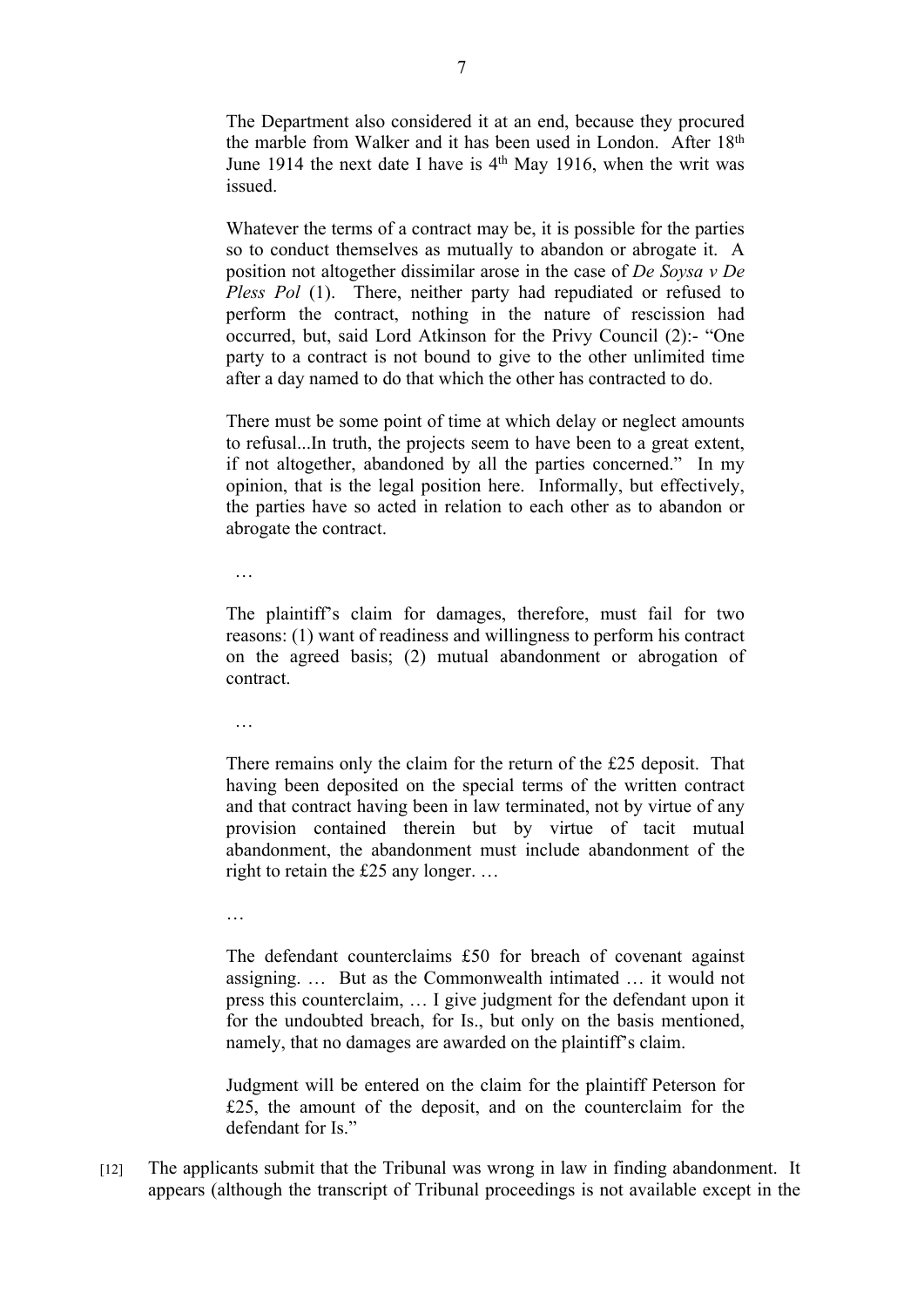form of a digital recording) that no party submitted in the Tribunal that there had been abandonment; it is said that the principles accepted in *Fruition Marketing No 2 Pty Ltd v Advanced National Services Pty Ltd* [2009] QSC 88, at p 21 of Fryberg J's reasons are not satisfied:

> "It is accepted by both side (sic) before me that any termination of a contract by abandonment must be the result of mutual abandonment, that is, either both parties abandoning the contract and evidencing that abandonment by some action, or at least one party abandoning it and the other accepting that abandonment. Unless it can be seen that the plaintiff abandoned the compromise (sic) contract or accepted the defendant's abandonment of it, it would remain on foot."

- [13] Abandonment, it seems to me, is not to be found lightly; it was not found by Fryberg J, nor by the High Court in *Fitzgerald v Masters* (1956) 95 CLR 420, despite the passage of many years with nothing done. The conclusion was different in *DTR Nominees Pty Ltd v Mona Homes Pty Ltd* (1978) 138 CLR 423 where it was said at 434 that by the date of commencement of the proceedings "neither party, whatever may have been the reasons, regarded the contract as being still on foot. Neither party intended that the contract should be further performed. In the circumstances the parties must be regarded as having conducted themselves so as to abandon or abrogate the contract." In an English case mentioned in the helpful discussion in *Greig and Davis, The Law of Contract* at 1188-1194 is reference to a pithy description of Rowlatt J: "the matter is off altogether" (p 1190). It seems to me that when the matter was in the Tribunal, the parties were far from regarding the building contract as off altogether: they were pursuing their versions of their respective rights under it with vigour.
- [14] I do not understand how it could be said against the Pescotts in particular that they expected nothing that might happen in future to be resolved by reference to the contract. The basis for the Tribunal's reliance on the parties' supposed "assumption that the contract was not on foot" is very likely, para 2 of Mr Given's written submissions dated 6 July 2009:
	- "2. **HAS THE CONTRACT BEEN VALIDLY TERMINATED**
	- 2.1 *Dorter & Sharkey*, Building and Construction Contracts in Australia, 2nd Edition, paragraph 12.16 express the view that there is a presumption that common law rights are not excluded in a contract unless there is an express intention to do so. Reference is made to *Architectural Installation Service Ltd v James Gibbons Windows Ltd*<sup>1</sup> where it was held that there was no reason for the implication of a term to the effect that the relevant termination clause was to be the only machinery for terminating the contract to the exclusion of the parties' common law rights of termination. The comments of Deane J in *Progressive Mailing House Pty Ltd v Tabali Pty Ltd*<sup>2</sup> are noted where he stated that it is a matter of construction whether a specific contractual right to terminate excludes the common law right to terminate also.

<sup>1</sup> (1989) 46 VLR 91.

<sup>2</sup> (1985) 157 CLR 17 at 59.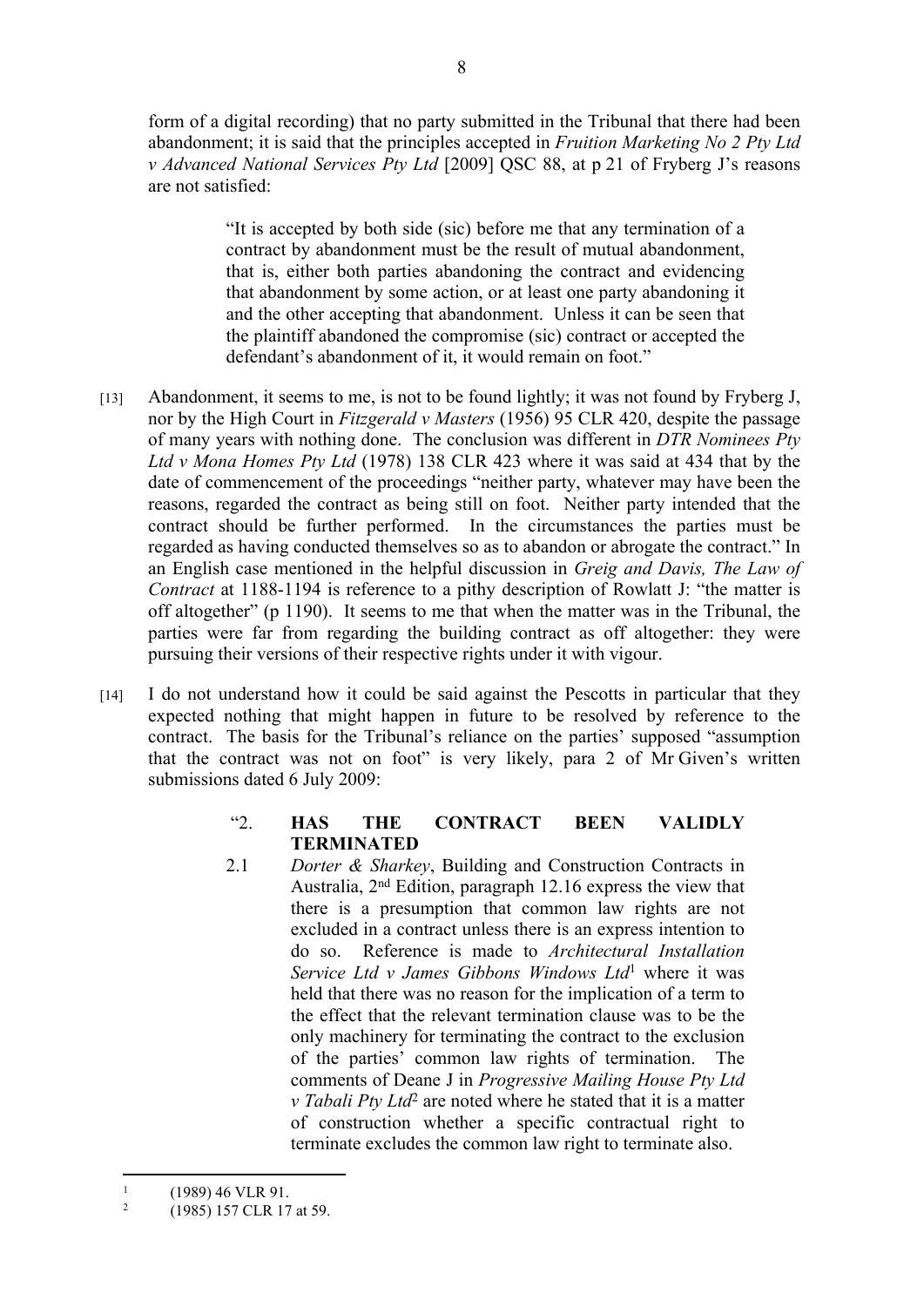2.2 It is submitted that Clause 20 does not expressly or impliedly exclude the right to termination of the contract by means other than under that Clause. By the conduct of the parties, the contract is obviously no longer on foot."

There was no assertion or concession by the Pescotts of the contract being abandoned, on the basis of material available to me.

The context is an assertion being made that the contract's ceasing to be on foot was a consequence of the Pescotts' terminating it for breach by Noonbrace. Assuming that no debt arises under cl 20.4(a) (because no "further written notice" under cl 20.2 was given), the Owners in the circumstances were said to show "repudiatory breach" by Noonbrace as described in cases such as *Byrnes v Jakona Pty Ltd* [2002] FCA 41 at paragraphs 74-77 and *Federal Commerce v Molena Alpha* [1979] AC 757, as referred to therein. The written outline filed in support of the appeal in paragraph 3.9 states:

"3.9 In *Kevest v Spiteri & Ors* (2002) NSWSC 22, the Court did not disturb the decision of the Tribunal set out at page 4 of the Judgment which, it is submitted correctly summarises that relevant principles applicable to the current case –

#### *"15. The reasons also contained the following:-*

*"72. The respondent failed to build the house in accordance with council approved plans; they changed the engineering design of the house unilaterally thereby reducing the structural integrity of the building; it failed to comply with the default notice to rectify; it sought a progress payment in breach of the contract; it misled the applicants when signing the final plans; it suspended the works without proper reason.*

*73. The applicants are also able to rely upon all breaches of the contract by the respondent. They are not limited to the matters raised in the notice. When all of the breaches are taken into consideration, the applicants were justified in terminating the contract: Architectural Installation Services Ltd v James Gibbons Pty Ltd (1989) 46 BLR 91.*

*74. All of these matters are in breach of the contract. These matters together, constitute a fundamental breach of contract giving rise to the applicants' right to terminate as well as giving rise to the applicants' right to damages: Minion v Graystone Pty Ltd (1990) 1 Qd R 157.*

*75. The Tribunal is satisfied that the notice served on the respondent by the applicants was a valid notice and that the respondent failed to comply with the notice served upon it. As such, the contract has been validly terminated by the*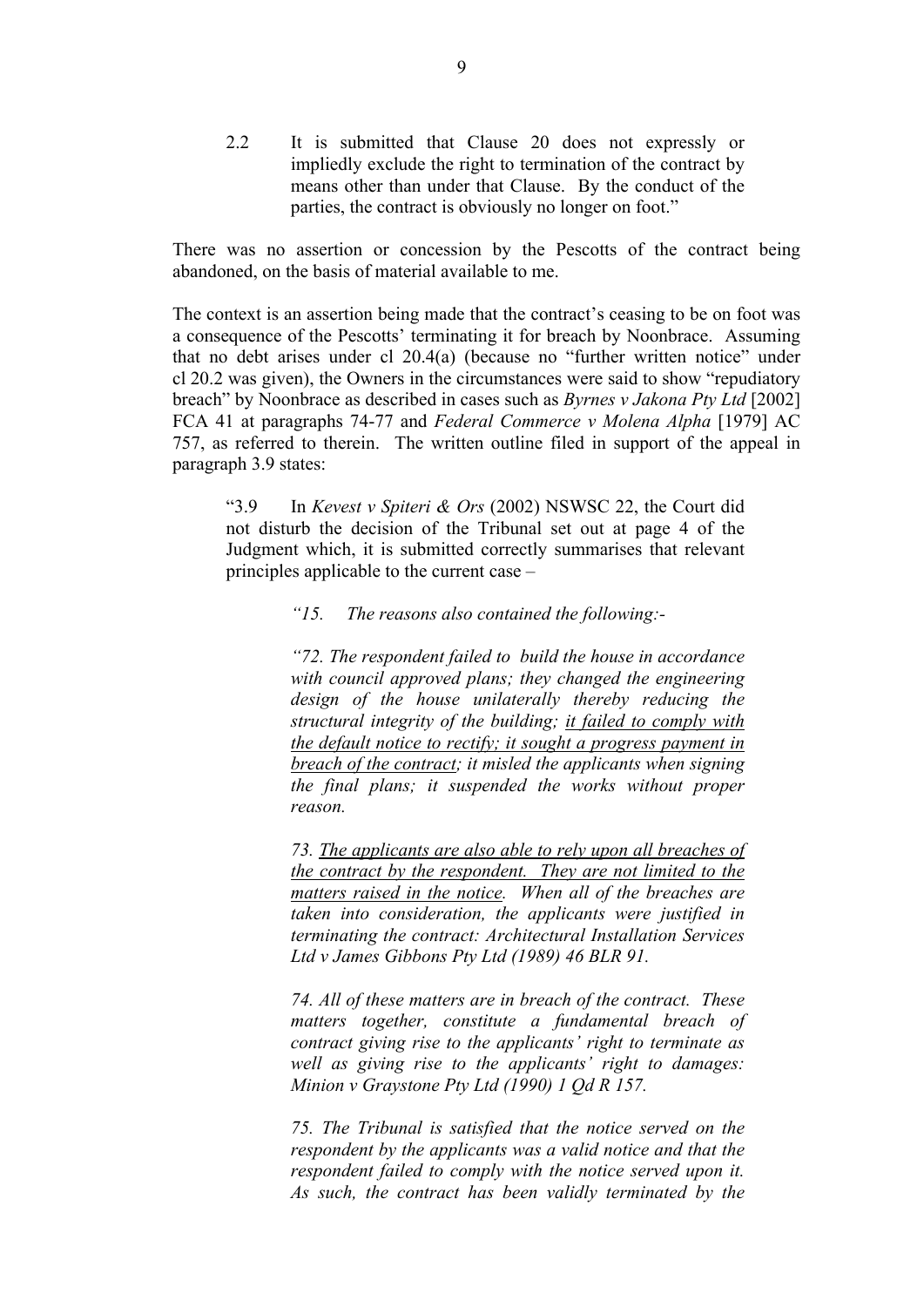*applicants in accordance with their rights under the contract."*

*16. Despite what may be deduced from the Amended Points of Claim, it is common ground that the issue of a determination of the agreement at common law (by acceptance of repudiation) was not agitated by the parties. Also, it was common ground that issues related to the validity of the notices were also not agitated."*

- 3.10 The effect of these authorities is that quite apart from the mechanism under the contract for termination, there had been a significant repudiatory breach of the agreement by the Respondent entitling the Appellants to treat the contract as at an end. That being the case, it is submitted that as a question of law, the Member was wrong in failing to find that the contract was properly terminated at law. The Appellants were, as part of their remedies, entitled to completion of the construction (less of course, a credit to the Respondent for the final stage payment under the contract)."
- [15] The underlining is Mr Given's. The lack of response to the written notice the Pescotts did send would, in my view, be in the present circumstances within the principle; I have misgivings about the relevance of the progress claim aspect, being doubtful whether a progress claim made without justification can amount to a breach of contract. The second underlined passage is supported by *Shepherd v Felt and Textiles of Australia Ltd* (1931) 45 CLR 359 at 377 and other authorities. Even if the applicants' stance regarding the progress claim is wrong, that was not the sole ground open to them for reacting to "significant repudiatory breach" by treating the contract as at an end. The next step in the case is to rely on:

"3.11.1 *Shepherd v Felt and Textiles of Australia Ltd* (1931) 45 CLR 359 at 377 –

*"But the rule is of general application in the discharge of contract by breach, and enables a party to any simple contract who fails or refuses further to observe its stipulations to rely upon a breach of conditions, committed before he so failed or so refused, by the opposite party to the contract as operating to absolve him from the contract as from the time of such breach of condition whether he was aware of it or not when he himself failed or refused to perform the stipulations of the contract. 'It is a long established rule of law that a contracting party , who, after he has became entitled to refuse performance of his contractual obligations, gives a wrong reason for his refusal, does not thereby deprive himself of a justification which in fact existed, whether he was aware of it or not'.*

3.1.2 *Progressive Mailing House Pty Ltd v Tabalia Pty Ltd* (1985) 157 CLR 17 at 55 –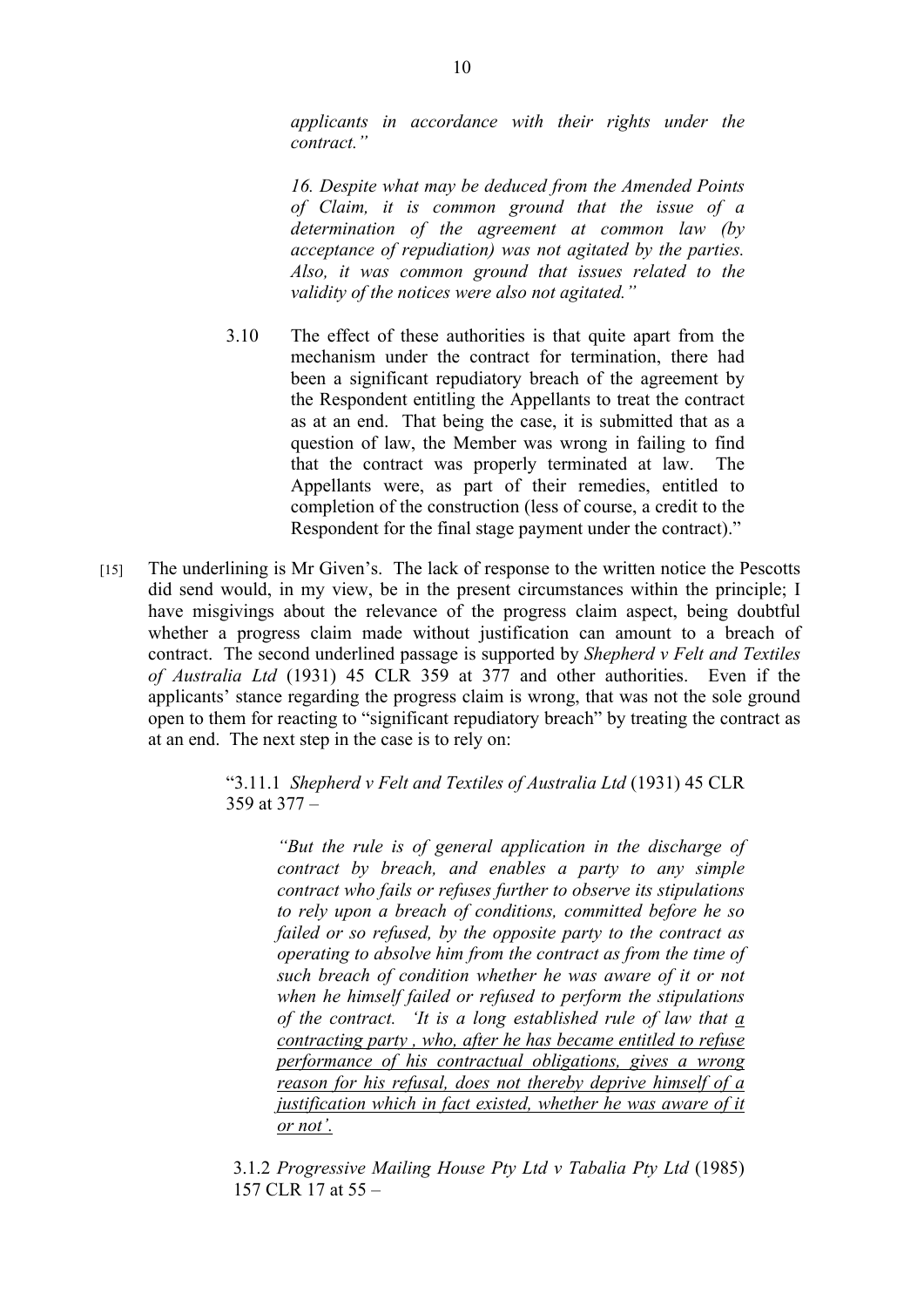"*It follows from the foregoing that, in the circumstances which had arisen, the landlord had both a contractual right to terminate the lease by re-entry under cl 10.1 for breach of covenant and, on the application of the ordinary principles of contract law, a common law right to terminate for fundamental breach. The landlord was not obliged to elect between the two grounds for terminating the lease: it was entitled to rely upon them both. A party entitled to terminate a contract for repudiation or fundamental breach may rely upon both a specific contractual right to terminate the contract and the common law right to terminate unless, as a matter of construction, the former excludes the latter: see eg Rawson v Hobbs (44); Shepherd v Felt and Textiles of Australia Ltd (45) and, generally, the cases referred to in Carter, Breach of Contract (1984), pars, 914, 1006. More specifically, where a contractual right to terminate for past breach and common law right to terminate for repudiation or fundamental breach exist concurrently, the reliance upon the contract involved in the exercise of the contractual right to terminate will not preclude the recovery of damages for loss of the future benefit of the contract by reason of repudiation or fundamental breach unless the contract expressly or impliedly so provides: cf. Yeoman Credit Ltd v Waragowski (46).*

#### 3.11.3 *Mertens v Home Freeholds Co.* (1931) 2 KB 526 at 535 –

*"I do not think that is the right measure. I think the right measure is correctly stated in Hudson n Building Contracts, 4th ed, vol 1., p.491 on the authority of an American case: Hirt v Hahn (1). 'B. agreed to erect a house for the plaintiff according to plans by a certain day. The defendants were B's sureties. After partly completing, B ceased work, and the plaintiff, after giving notice to the sureties, entered and completed and sued the sureties. Held, that the measure of damages was what it cost the plaintiff to complete the house substantially as it was originally intended, and in a reasonable manner, less any amount that would have been due and payable to B by the plaintiff had B completed the house at the time agreed by the terms of his contract." It is true that that is an American case. Though I cannot put my finger on them for the moment I feel satisfied that there are English cases which fix the same measure of damages. At any rate for the purpose of this case it is sufficient to say we all consider that the proper measure of damages for the breach of a building contract such as this."*

[16] I agree with Mr Given that failure to provide the further written notice under cl 20.2 to validly terminate the contract was not necessary for the appellants to validly terminate the contract. Clause 20.2 expressly acknowledges that the owner may have recourse to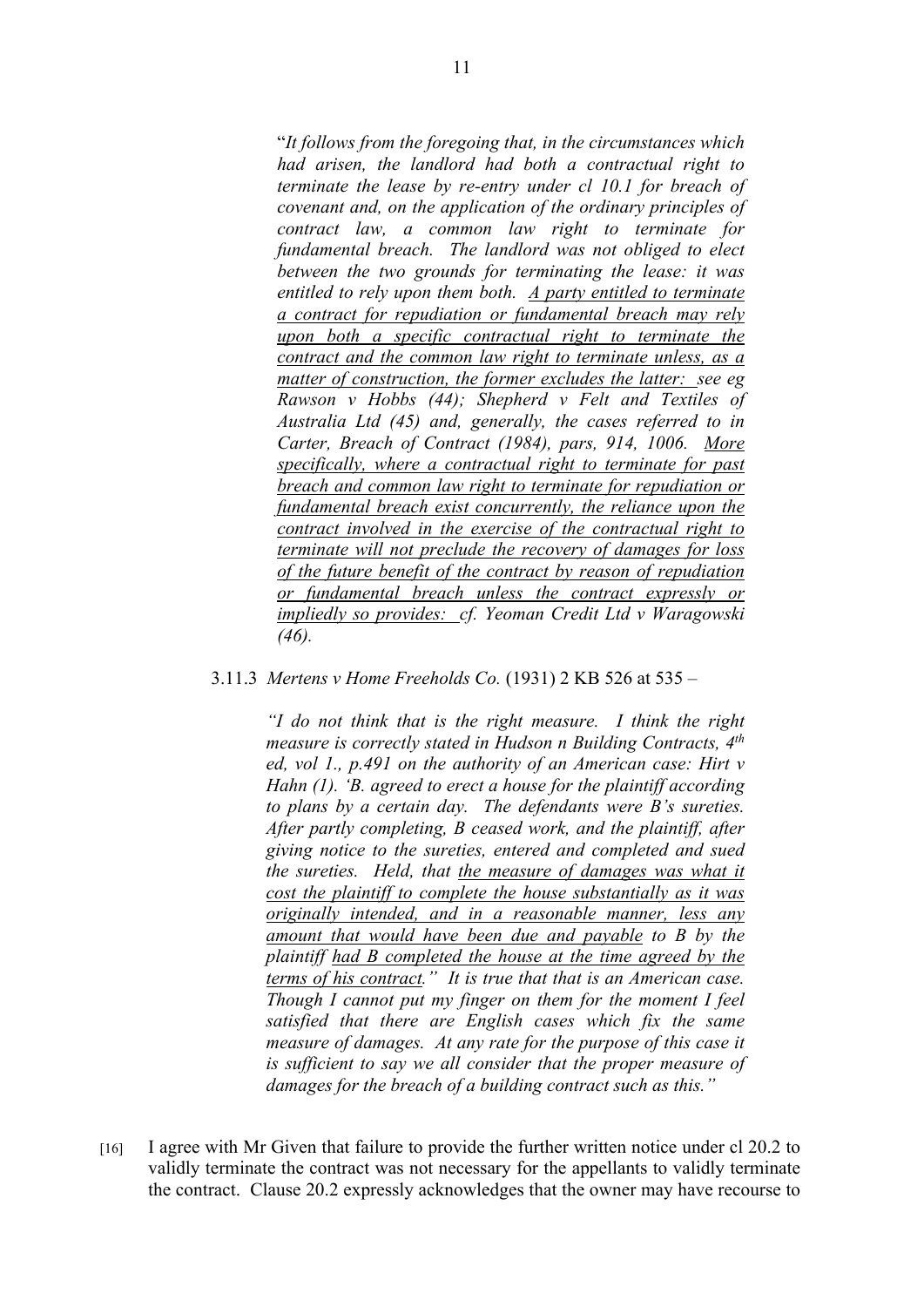other rights or remedies. *(*Cf *Wenn v Café San Paul Pty Ltd* [2007] QDC 217, [57]- [62].)

- [17] The Tribunal appears to have overlooked those parallel rights, founding himself on the Pescotts not having taken requisite steps to protect their claim to compensation for loss of their bargain under the contract. I regard it as an error of law to fail to acknowledge the relevance of (let alone to give effect to) the common law rights identified.
- [18] Although this consideration does not affect the determination of the various questions before the court, it might be noted that the consequences of the Tribunal's finding abandonment of the building contract rather than termination thereof "under the contract or otherwise at law" are dire for the appellants. Such a termination is a condition of a valid claim under the insurance which the Pescotts took out with the Building Services Authority in respect of the construction. A copy of the policy was provided to the court after the hearing by Mr Given, as he had foreshadowed. They are placed by the Tribunal rulings in the position of having to pay \$91,217.00 (if Mr Loi is right) to complete work which Noonbrace was obliged to carry out for not much more than \$25,000.00. That sum bears no relation to what might have been the cost to Noonbrace of doing the work; it is clear that a favourable structure for progress payments from its point of view, loading up the payments for earlier stages, was adopted.
- [19] Leave to appeal ought to be granted on the basis of the error of law identified. I do not accept the contentions that there is a "repudiatory breach" in respect of pursuit of the pre-paint stage progress claim. The extent of defects in the work that was done, as accepted in the Tribunal, may qualify as "repudiatory breach", but there is room for argument about that. However, failure to comply with the clause 20.1 Notice in the circumstances does amount to repudiatory breach, as no reasonable justification appears for Noonbrace's failure to do anything thereafter, within 10 days or ever. The contract itself acknowledges that those circumstances as sufficient to permit termination by the Owner.
- [20] The grounds for appeal relied on were stated in the Notice of Appeal subject to leave:

"The Tribunal Member erred in law in:

- (a) failing to find that the contract in existence between the Appellants and the Respondent was terminated at law;
- (b) failing to find that the Appellants were entitled to liquidated damages as a result of the Respondent's failure to achieve practical completion under the terms of the contract;
- (c) failing to find that the Respondent was not entitled to recover from the Appellants the sum of \$75,818.99 on the basis that the 'pre-paint' stage of construction had not been reached;
- (d) failing to find that the Appellants were entitled to have the construction of their premises completed;
- (e) failing to find that the sum of \$91,217.00 worth of the work was needed to finish the construction to trigger the 'final stage' payment under the contract rather than the \$25,273.00 allowed under the contract;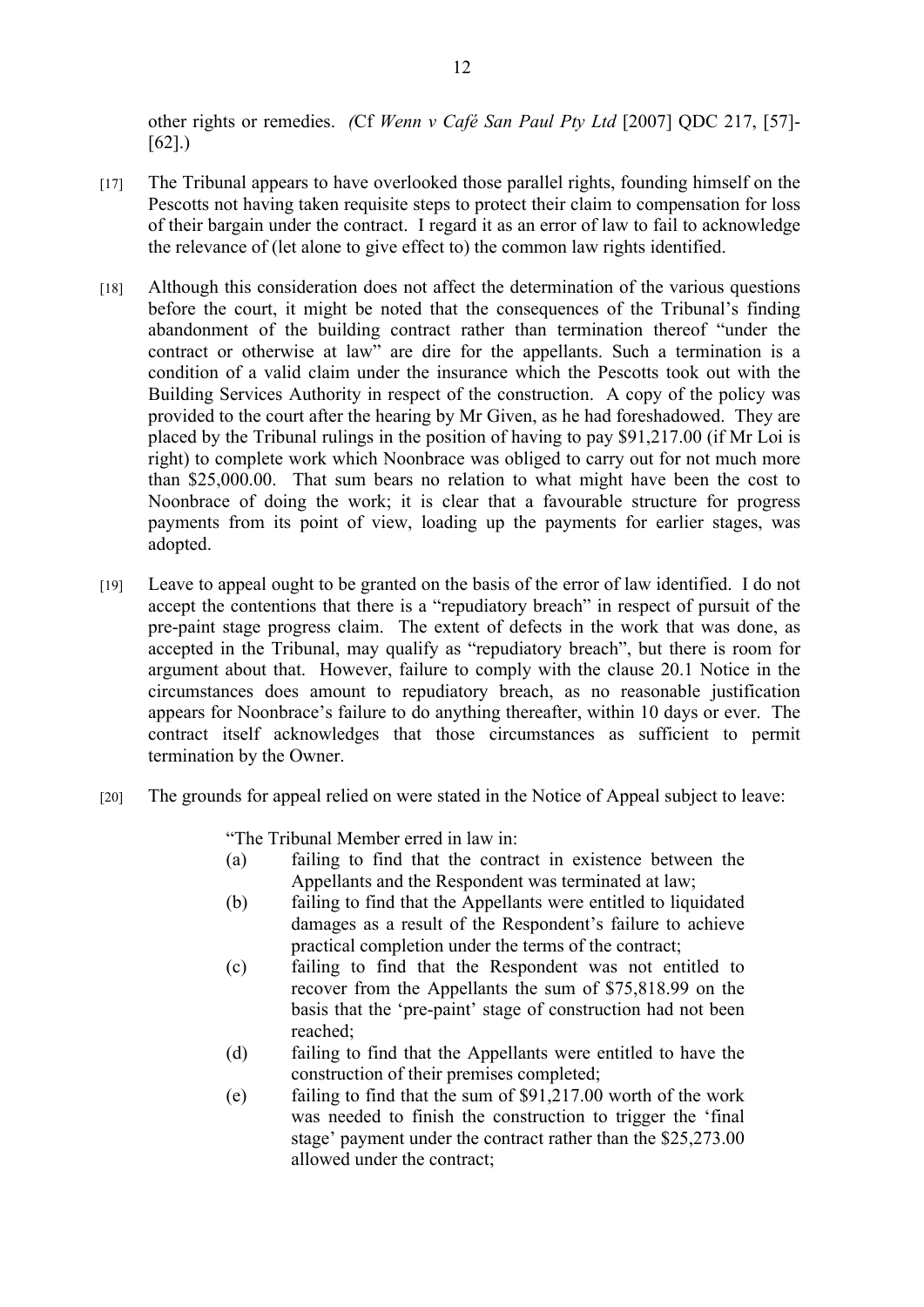- (f) failing to find that the Appellants were entitled to general damages for distress and inconvenience for breach of contract;
- (g) failing to find that if the contract has been validly terminated, having regard to the original contract price, the agreed variations, the payments that have been made, the stage of construction reached, the rectification and other costs, in addition to the \$75,818.99 to be returned from the Tribunal Trust to the Appellants, the Respondent is further indebted to the Appellants in the sum of \$58,804.84 which is calculated in the following way –

|     |              | $\frac{10}{10}$ cancellated in the TOHO $\frac{10}{10}$ with     |                    |
|-----|--------------|------------------------------------------------------------------|--------------------|
|     |              | Contract price                                                   | \$252,730.00       |
|     |              | PLUS variations                                                  | \$7,867.32         |
|     |              | LESS amount paid                                                 | \$159,505.43       |
|     |              | LESS credit for cabinet work                                     | \$8,500.00         |
|     |              | LESS credit for bathroom/laundry/                                |                    |
|     |              | kitchen fitout and tiles                                         | \$10,473.72        |
|     | <b>Total</b> |                                                                  | <u>\$82,118.17</u> |
|     |              | LESS costs of completing the<br>construction                     | \$91,217.00        |
|     |              | LESS costs of rectifying the<br>existing works                   | \$84,575.00        |
|     |              | LESS liquidated damages from<br>Jan '08 to date                  | \$10,950.00        |
|     |              | LESS damages for inconvenience<br>and distress, say              | \$30,000.00        |
|     |              | <b>SUBTOTAL</b>                                                  | $(-\$134,623.83)$  |
|     |              | LESS credit for the Tribunal refund                              | \$75,818.99        |
|     | <b>TOTAL</b> |                                                                  | $(-\$ 58,804.84)$  |
| (h) |              | alternatively, failing to find that if the contract has not been |                    |
|     |              | validly terminated, the Respondent must pay to the               |                    |
|     |              | Appellants the sum of \$133,548.72, calculated in the            |                    |
|     |              | following $way -$                                                |                    |
|     |              | Rectification costs                                              | \$84,575.00        |
|     |              | PLUS credit for cabinet work                                     | \$<br>8,500.00     |
|     |              | plus credit for bathroom/laundry/                                |                    |
|     |              | kitchen fit-out and tiles                                        | 10,473.72<br>\$    |
|     |              | PLUS damages for inconvenience                                   |                    |
|     |              | and distress, say                                                | \$30,000.00        |
|     | <b>TOTAL</b> |                                                                  | \$133,548.72"      |

[21] The first ground (a) is made out. At the appeal hearing (b) was not really pressed. It seems nothing has been done by the Pescotts to get their house completed. Surely accrual of liquidated damages comes to an end at some point. I am not persuaded that what the Tribunal has done requires correction. As to (c) Mr Given may be correct that, at common law, the progress payment for the pre-paint stage could not properly have been claimed on account of deficiencies in the work. However, the Tribunal, relying on Mr Dixon's definition of pre-paint stage (for lack of anything in the contract) found the stage had been reached and that deficiencies in the work done did not preclude the claim's being validly made. The Tribunal, having reached that point, noted contractual provisions requiring progress claims to be paid in full, albeit on a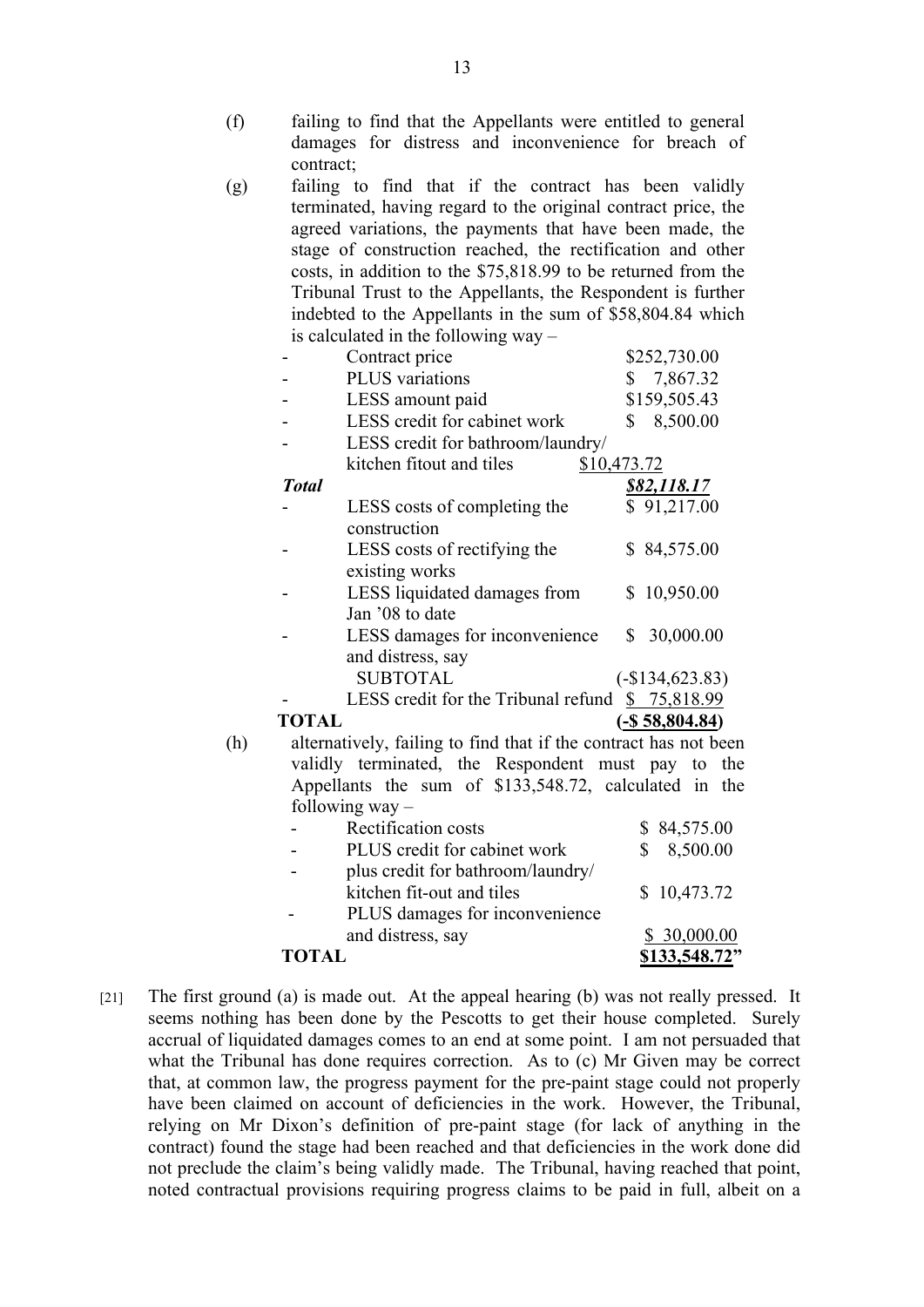provisional basis subject to appropriate adjustment in due course. That this is the nature of progress claims under building contracts in common use and also under relevant legislation is well known. The allowance of interest may appear harsh (and did to me); the Pescotts have been without use of the amount of a progress payment for nearly a year – by the same token. Noonbrace has not enjoyed the money, either. No doubt the contract authorises the exaction of interest. Mr Given made no complaint about it.

- [22] I accept Mr Pincus' argument that in the circumstances of this appeal, everything to do with the contentious pre-paint stage progress claim concerns questions of fact, not of law. Mr Given's strenuous arguing that his clients could point to error of law in this regard I found unconvincing; further, on the assumption that the error of law that has been identified to support the appeal has the effect that the appeal itself is "at large", I am not persuaded that the Tribunal erred or requires correction on appeal.
- [23] Ground (a) having been established, it follows in the circumstances under consideration that (d) is also established. So far as the evidence goes, there is only Mr Loi's estimate for the purposes of (e). My inclination is to accept that amount. To the extent that the Tribunal rejected Mr Loi, that seems to me to have just been in relation to the sum necessary to correct established defects, Mr Lack's slightly lower estimate having been accepted. I understand that some criticisms of Mr Loi's work were made, such as his lack of proper access to the premises and even to the specifications. Similar disabilities did not dissuade the Tribunal from accepting Mr Lack. I am satisfied it was open to the Tribunal to accept the \$91,217.00 sum, and would be inclined to do so myself in the appeal. However, I think it may be just to allow Mr Pincus to establish, if he can by reference to the evidence the Tribunal had, that there is something wrong with Mr Loi's figure, perhaps that the matter ought to go back to the Tribunal for quantification of this aspect. I would prefer to spare the parties the trouble and cost of further hearings.
- [24] Nothing emerged in the appeal, so far as I am aware, to support (f) as a legal or factual issue to concern this court. I am willing to allow Mr Given an opportunity to persuade me that that view is mistaken.
- [25] I have some difficulty in fully understanding (g) and (h) which include detail not examined at the hearing of the appeal. There was a lot said in relation to Mr Loi's figure of \$84,575.00, with suggestions made that it was not open to the Tribunal to reject that figure, that rejection somehow involved an error of law. I cannot agree. There is no reason to interfere with the Tribunal's preference for the marginally lower \$82,000.00 advanced by Mr Lack.
- [26] The parties will have the opportunity to make further submissions. They may be able to agree on final orders in the appeal which give effect to this court's views. I accept that I may have overlooked something which was an issue in the appeal and application for leave, as argued, but my present intention is to interfere with what has happened only by adjusting accounts to credit the Pescotts (or give them judgment) for \$91,217.00 (or whatever is the appropriate amount) less \$25,273.00. There may well be costs issues to sort out as well. The Tribunal intimated that no order for costs would be made, unless the parties presented argument otherwise; my impression is that neither side did. The outcome of the appeal, the necessary leave for which has been obtained, is that it will be allowed, with the consequence that the applicants' situation